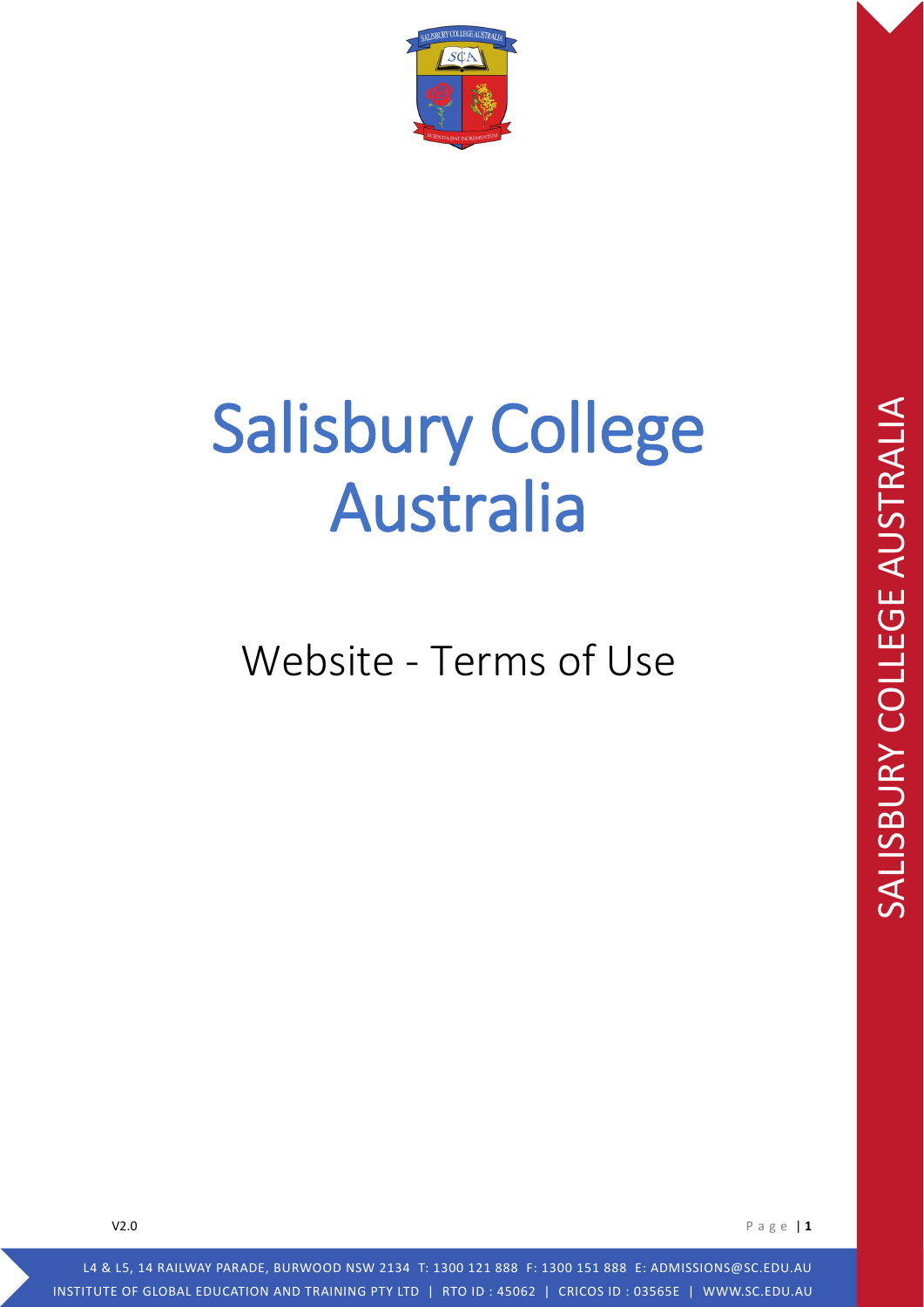

# **Table of Contents**

| 1. |  |
|----|--|
| 2. |  |
| 3. |  |
| 4. |  |
| 5. |  |
| 6. |  |
| 7. |  |
| 8. |  |
| 9. |  |
|    |  |
|    |  |
|    |  |
|    |  |
|    |  |
|    |  |
|    |  |

 $V2.0$ 

L4 & L5, 14 RAILWAY PARADE, BURWOOD NSW 2134 T: 1300 121 888 F: 1300 151 888 E: ADMISSIONS@SC.EDU.AU INSTITUTE OF GLOBAL EDUCATION AND TRAINING PTY LTD | RTO ID : 45062 | CRICOS ID : 03565E | WWW.SC.EDU.AU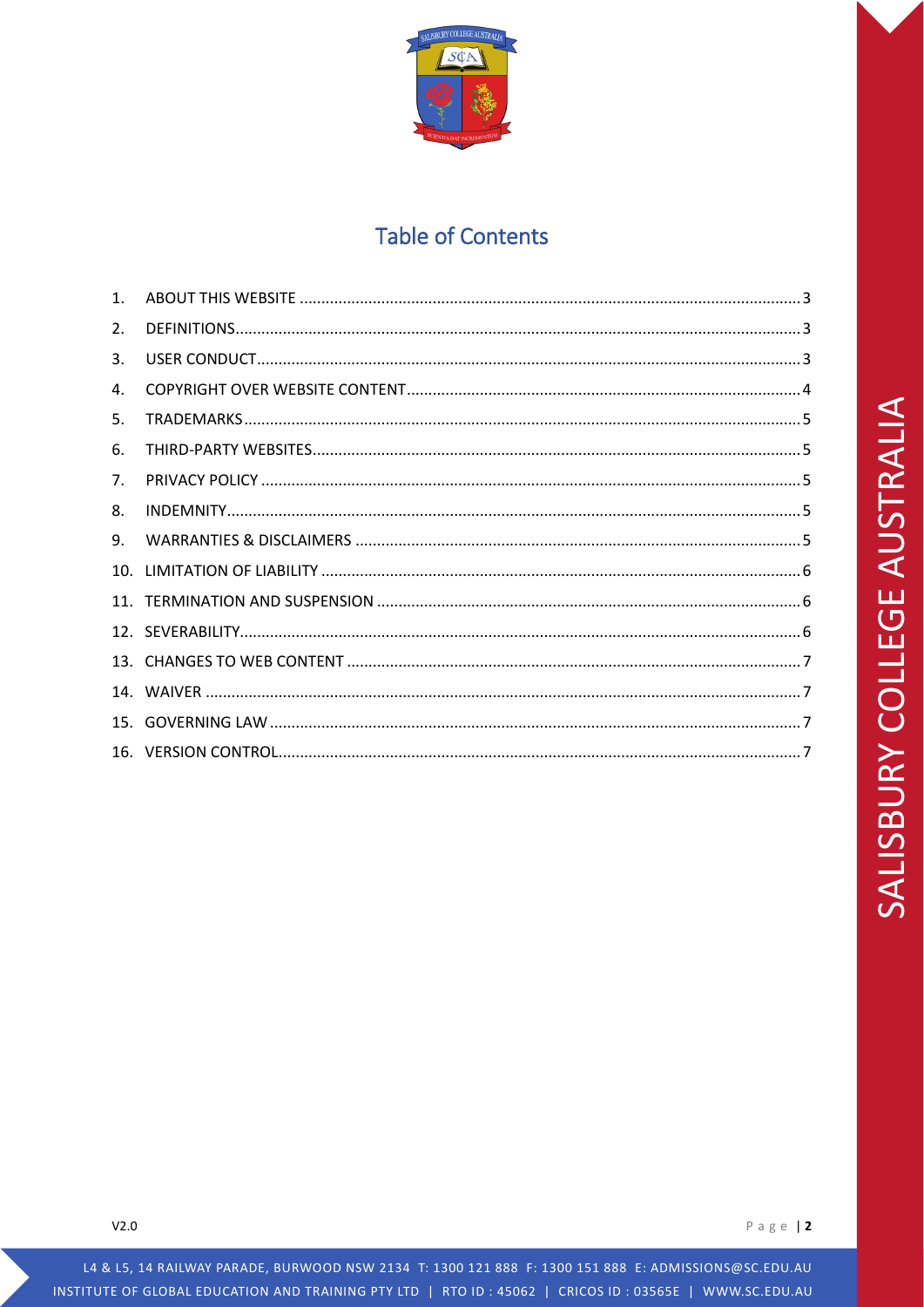

# <span id="page-2-0"></span>1. ABOUT THIS WEBSITE

This website is owned and operated by Institute of Global Education and Training Pty Ltd ACN 608 969 133 trading as Salisbury College Australia ("Company") under the domain name [www.sc.edu.au.](http://www.sc.edu.au/)

By continuing to use this website (such as clicking past the home page), you agree to accept and be legally bound by these Terms of Use.

We may amend these Terms of Use from time to time without notice and such revision will take effect when it is posted on this website. Your continued use of this website will be regarded as your acceptance of these Terms of Use as amended.

# <span id="page-2-1"></span>2. DEFINITIONS

Under these Terms of Use:

- 2.1 "We", "us" or "our" means the Company;
- 2.2 "You" or "your" means the person accessing this website;
- 2.3 "Content" means all materials and information on this website including without limitation any logo, design,

<span id="page-2-2"></span>text, graphic and their arrangement, as well as any underlying source code and software.

#### 3. USER CONDUCT

As the user, you are solely responsible for all of your activity in connection with accessing the website. You are also responsible for anyone who you permit to access your computer.

We may immediately terminate your access to the website if we detect evidence of fraudulent, abusive, or otherwise illegal activity. You may not post or transmit, or cause to be posted or transmitted, any communication or solicitation designed or intended to obtain personal data from any other website user.

You agree that you are prohibited from, and will not permit a third party from engaging in:

- 3.1 Using the website in any manner that is inconsistent with the purpose for which it is provided, or which is in breach of any laws;
- 3.2 Disrupting or interfering with the website, or any services, system resources, accounts, servers or networks connected to or accessible through this website or linked websites;
- 3.3 Disrupting or interfering with any other user's enjoyment of this website or linked websites;
- 3.4 Using any robot, spider, other automatic device or manual process to monitor, copying or extracting any web pages on the website, or any of the Content, without our prior written permission;
- 3.5 Taking any action that imposes an unreasonable or disproportionately large load on the infrastructure of the website;

V2.0 Page | **3**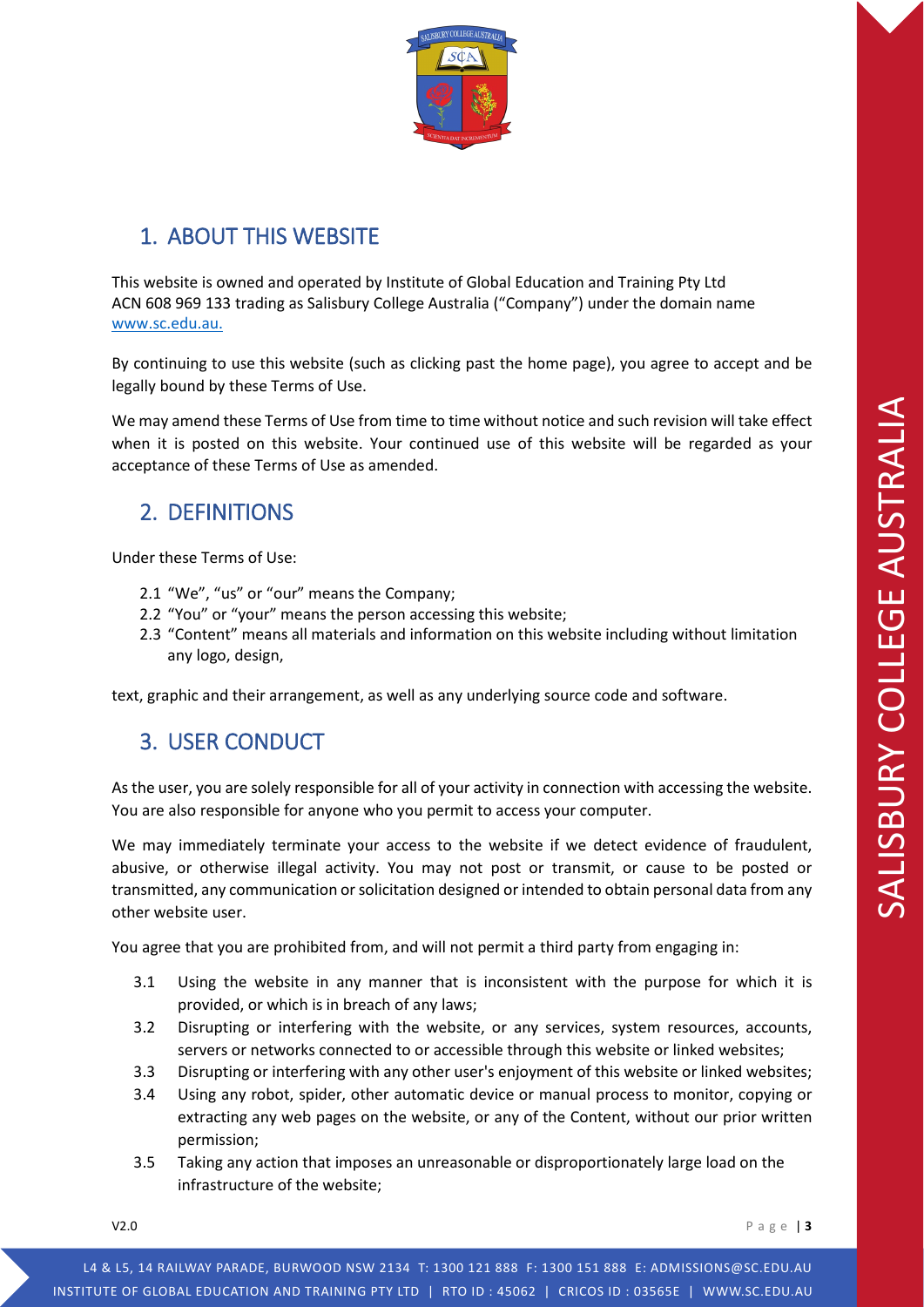

- 3.6 Reverse engineering, reverse assembling or otherwise attempting to discover source code or other arithmetical formula in respect of the software underlying the infrastructure and processes associated with the website;
- 3.7 Using the website to violate the security of any computer network, crack passwords or security encryption codes, transfer or store illegal material including material that are deemed threatening or obscene, or engage in any kind of illegal activity;
- 3.8 Engaging in any kind of illegal, criminal or tortious activity through the use of the website, including infringement of any third party intellectual property rights (including without limitation copyright, trademarks, patent, trade secrets and confidential information), fraud, child pornography, trafficking in obscene material, violation of applicable export restrictions, drug dealing, gambling, spamming, hacking, sending of viruses or other harmful files, or illegal posting of computer passwords or computer code;
- 3.9 Using this website to harass, stalk, defame, abuse, threaten or otherwise offend others;
- 3.10 Attempting to obtain unauthorised access to this website or parts of this website that are not opened to public access;
- 3.11 Posting or transmitting to or via this website any material that may infringe the intellectual property rights of any third party, or any defamatory, derogatory, indecent or offensive material or publication; or
- 3.12 Otherwise using the website in any other way which is not expressly permitted by these Terms of Use.

If we issue you with a password that permits you to access certain parts of this website, you are solely responsible for any use of the website through such access, whether authorised or not.

You must comply with all applicable local, state, national and international laws and regulations that relate to your use of or activities on this website. We reserve the right to report potentially criminal activity to appropriate law enforcement agencies.

#### <span id="page-3-0"></span>4. COPYRIGHT OVER WEBSITE CONTENT

All Content is licensed to or owned by the Company.

Unless we indicate otherwise, you must not copy, distribute, republish, download, display, post or transmit the Content in any form or by any means including but not limited to electronic, mechanical or otherwise without our prior permission or the written permission of the copyright owner. You may access and use the Content and this website for your own personal use only. Unless expressly permitted otherwise, you must not do anything to alter, modify or add to the Content.

You acknowledge and agree that if you contribute Content to the website, such Content will become our property and you hereby assign all rights, title and interests in and to such contributions to us.

We reserve the right to remove any Content from the website at any time, for any reason (including, but not limited to, upon receipt of claims or allegations from third parties or authorities relating to such Content or if we are concerned that you may have breached the immediately preceding sentence), or for no reason at all.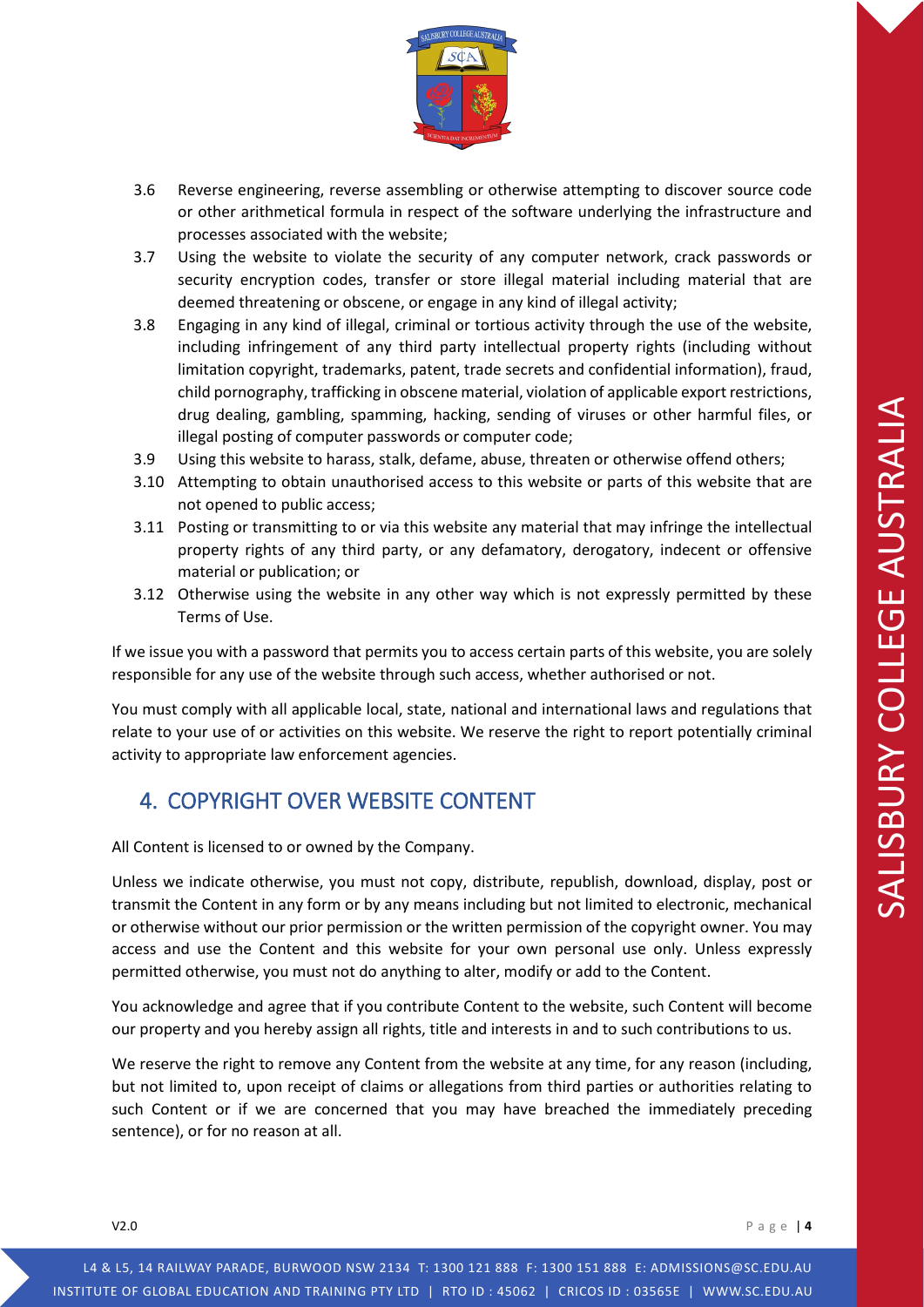

# <span id="page-4-0"></span>5. TRADEMARKS

The Company's logo is a registered trade mark the Company, and any other trademarks appearing on this website are the trademarks of the relevant owners. You must not use any trade marks that appear on this website without the written consent of the trade mark owner.

# <span id="page-4-1"></span>6. THIRD-PARTY WEBSITES

We may provide links on this website to the websites of third parties. However, you acknowledge and agree that we have no control over these third-party websites, and nor do we monitor them.

We make no representations about and cannot accept any liability for these websites. A link to a third party website does not mean that we endorse the content of that website. Your access to third party websites may be governed by their own terms of use.

# <span id="page-4-2"></span>7. PRIVACY POLICY

Your privacy is very important to us, which is why we have issued the Privacy Policy which is also published on this website. You are required to read the Privacy Policy, and in using this website, are deemed to agree to the terms of the Privacy Policy (as amended from time to time).

#### <span id="page-4-3"></span>8. INDEMNITY

You agree to indemnify and hold us (and our related bodies corporate, directors, officers, employees, agents and contractors) harmless from any claim, action, demand, loss or damages made or incurred by any third party arising out of or relating to your conduct (including transmitting any defamatory, derogatory or offensive statements or material to any person), your use of the website, your breach of these Terms of Use, or your breach of any rights of third parties.

## <span id="page-4-4"></span>9. WARRANTIES & DISCLAIMERS

The Content of this website is provided to you on an "as is" and "as available" basis. To the fullest extent permissible pursuant to applicable law, we disclaim all warranties, express or implied, including, but not limited to, implied warranties of merchantability and fitness for a particular purpose, or non-infringement.

We do not warrant or make any representations:

- 9.1 That this website, or the server that operates it, is free from any virus, malicious software, harmful components or other corrupted materials;
- 9.2 That this website, or the server that operates it, is free from occasional outages or disruption to service which prevent you from accessing this website;
- 9.3 That use of this website will be compatible with the hardware and software you are using to access it;

V2.0 Page | **5**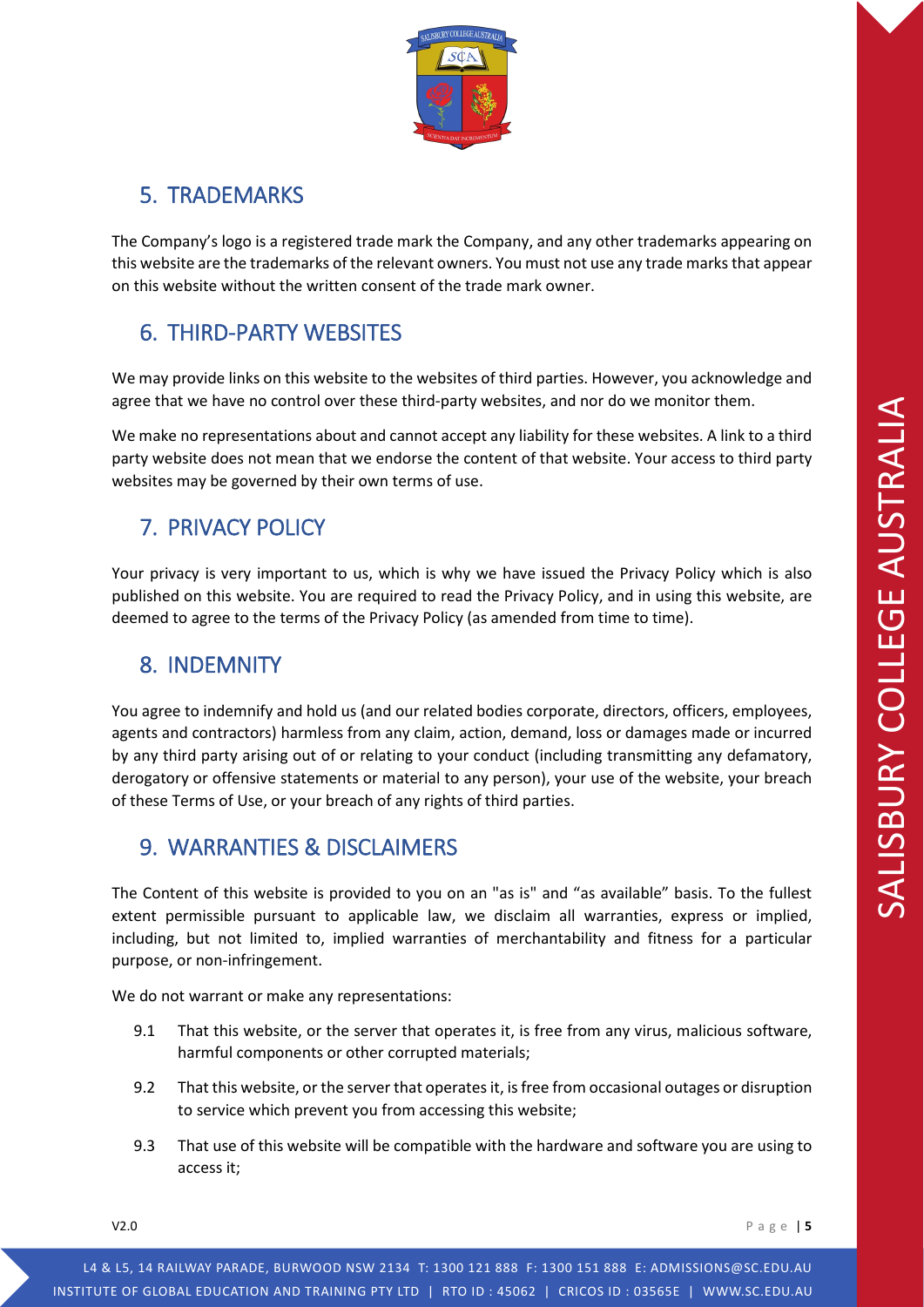

- 9.4 That we will assume any cost of necessary servicing, repair, or correction;
- 9.5 That the Content this website is correct, accurate, current, complete, reliable, or otherwise.

Note, however, that some jurisdictions do not allow the exclusion of implied warranties, and if this is the case, then the above exclusions may not apply to you.

Your use of this website including all Content, data or software distributed by, downloaded or accessed from or through this website is at your own risk. Before taking or refraining from any action in reliance on the Content or this website, you must make and rely on your own enquiries in relation to, and in evaluation of, the Content including any information, predictions, opinions and statements contained in this website.

#### <span id="page-5-0"></span>10. LIMITATION OF LIABILITY

To the full extent permitted by law, any liabilities imposed on us, or implied into these Terms of Use, under any law are hereby excluded.

If a jurisdiction allows liability to be limited but not excluded, our total liability is limited to the maximum extent possible.

Subject to any obligations implied by law and which cannot be excluded, we (including, in this limitation of liability clause, our related bodies corporate, directors, officers, employees, agents and contractors) expressly disclaim all liability to you or any other persons for any losses, damages, liabilities, claims and expenses (including but not limited to legal costs and defence or settlement costs) whatsoever, whether direct, indirect or consequential, arising out of or referable to the Content or this website (or material accessed via this website), or to access of the website by you, howsoever caused, whether in contract, tort including negligence, statute or otherwise.

Nothing in these terms and conditions is intended to exclude, restrict or modify rights which you may have under relevant trade practices or fair-trading legislation, or any other legislation which may not be excluded, restricted or modified by agreement.

#### <span id="page-5-1"></span>11. TERMINATION AND SUSPENSION

We reserve the right in our sole and absolute discretion to discontinue, suspend or terminate any service offered by or through this website at any time without notice. All provisions of these Terms of Use which by their nature should survive termination shall survive termination, including, without limitation, ownership provisions, disclaimers, indemnities and limitations of liability.

#### <span id="page-5-2"></span>12. SEVERABILITY

If any parts of these Terms of Use are deemed unlawful void or for any reason unenforceable, then that provision may be severed from these Terms of Use. It will not affect the validity and enforceability of the remaining provisions.